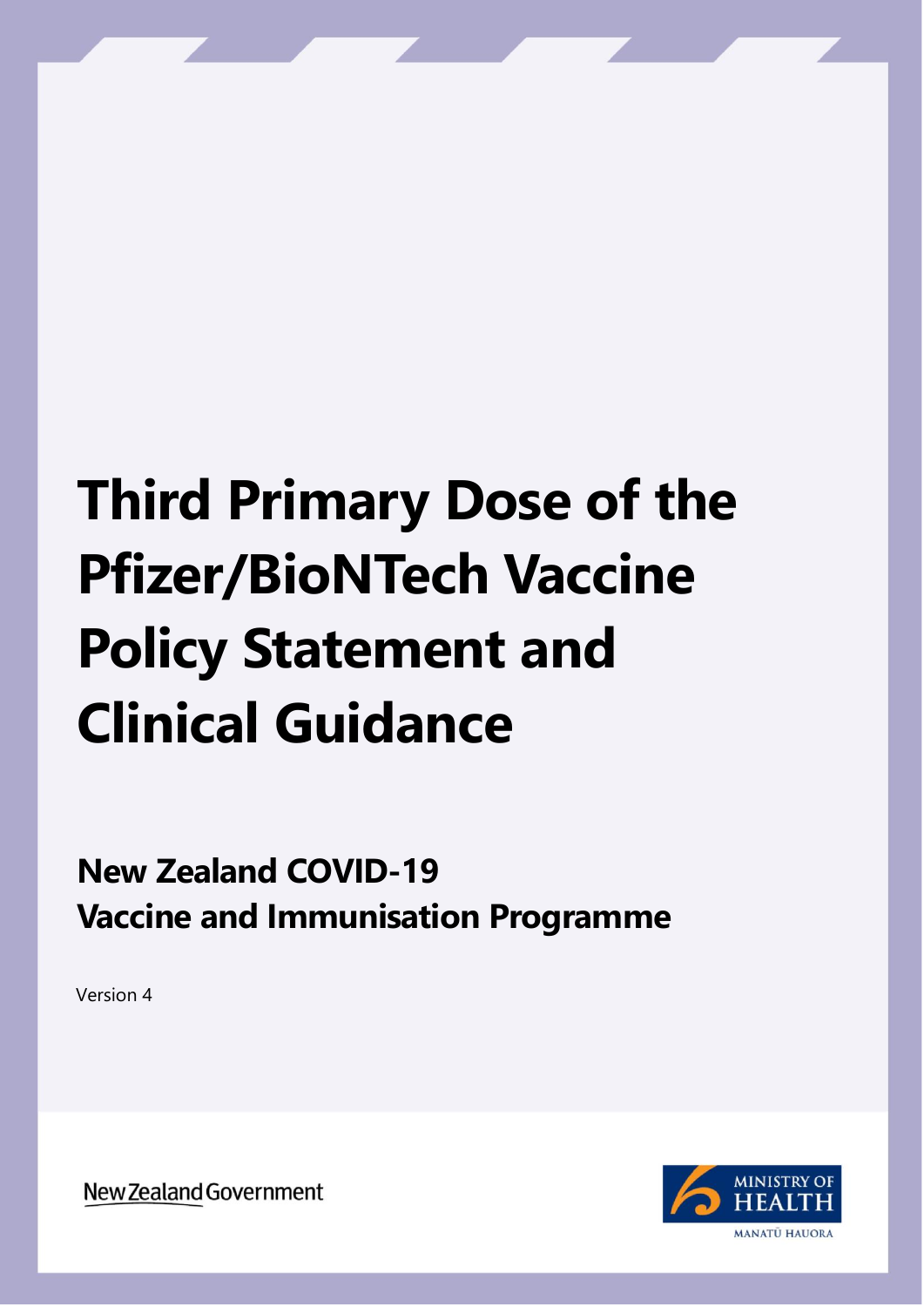#### Table of Contents

| Guidance on individuals who should be offered a third primary dose of the Pfizer |
|----------------------------------------------------------------------------------|
|                                                                                  |
|                                                                                  |
|                                                                                  |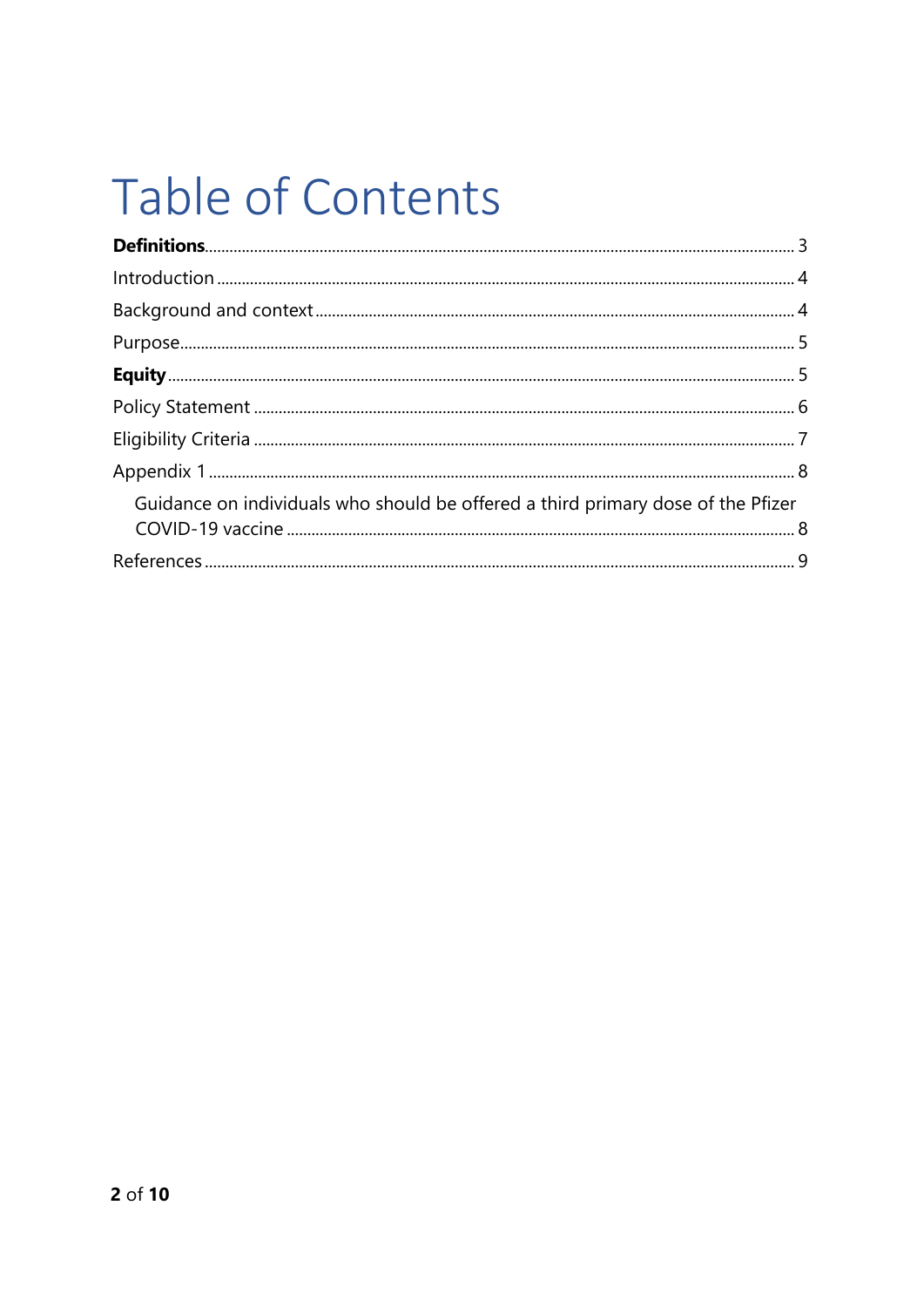## <span id="page-2-0"></span>**Definitions**

The following definitions and abbreviations apply to this document, unless otherwise stated.

| <b>Word or phrase</b>             | <b>Definition</b>                                                                                                                                                                                                                                                                               |
|-----------------------------------|-------------------------------------------------------------------------------------------------------------------------------------------------------------------------------------------------------------------------------------------------------------------------------------------------|
| Consumer                          | A consumer can also be a client, patient,<br>or resident. It is the person who uses or<br>receives health and disability services, or<br>their representative.                                                                                                                                  |
| <b>COVID-19 vaccines</b>          | The COVID-19 vaccines that have been<br>provisionally approved for use and are<br>available in Aotearoa New Zealand<br>(currently the Pfizer (Comirnaty) vaccine,<br>the Pfizer (Comirnaty) paediatric vaccine,<br>the AstraZeneca (Vaxzevria) vaccine and<br>the Novavax (Nuvaxovid) vaccine). |
| <b>Severely immunocompromised</b> | People who have a medical condition or<br>are taking medicine used to treat a range<br>of conditions causing severe<br>immunodeficiency (a weakened immune<br>system) and have a higher risk of getting<br>serious infection if exposed to COVID-19.                                            |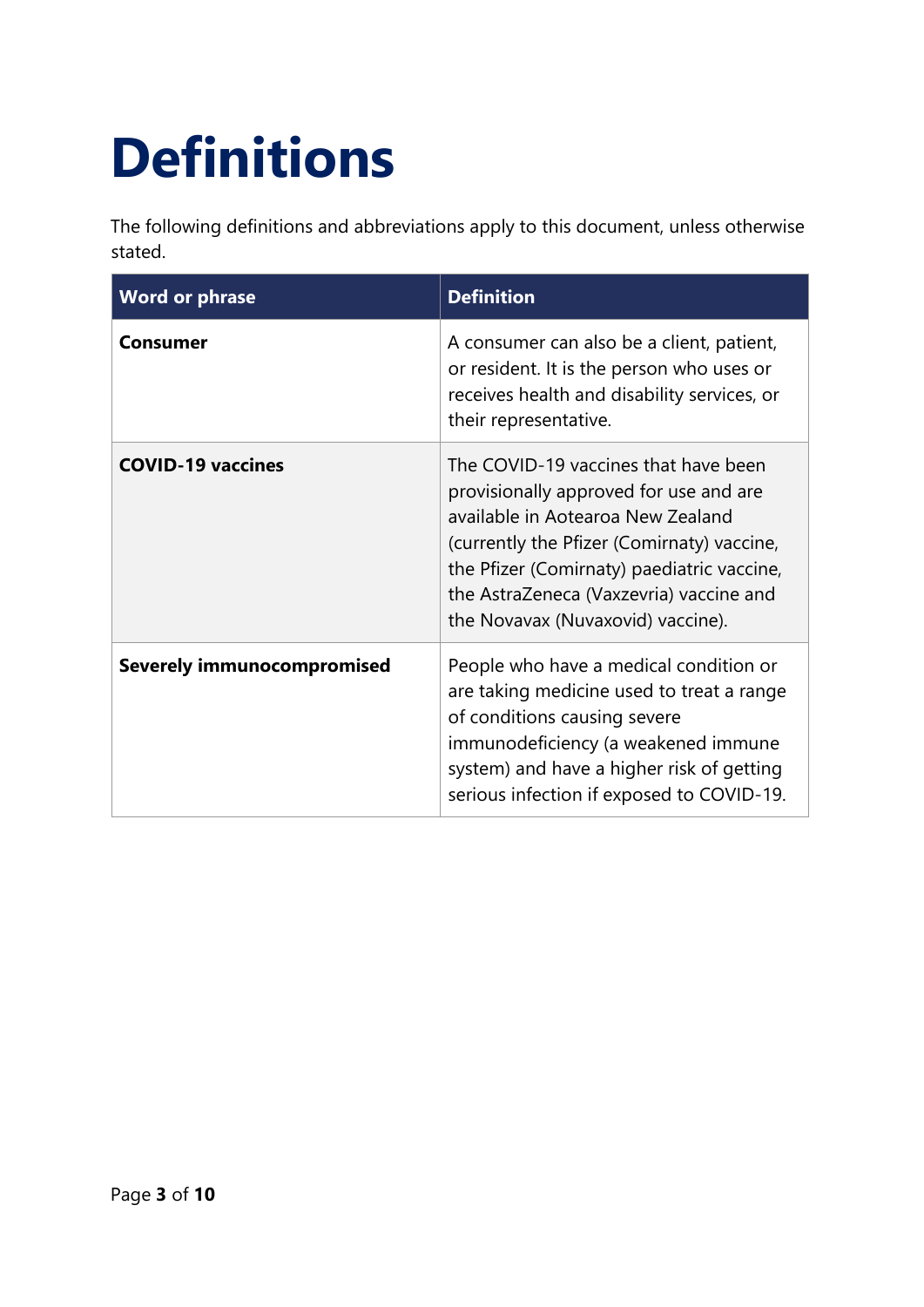## <span id="page-3-0"></span>**Introduction**

COVID-19 vaccines are being rolled out in Aotearoa New Zealand through the National Immunisation Programme (the Programme) overseen by the Ministry of Health (the Ministry). This is the country's largest ever immunisation programme.

The Programme offers free COVID-19 vaccinations to everyone within the approved age range. To ensure that the Programme aligns with international evidence, the COVID-19 Vaccine Technical Advisory Group (CV TAG) continuously reviews evidence and provides advice to the Programme.

### <span id="page-3-1"></span>**Background and context**

CV TAG provided recommendations on the use of an additional third dose of the Pfizer/BioNTech (Pfizer) COVID-19 vaccine for those who are severely immunocompromised. It is evident that some severely immunocompromised people do not mount a sufficient immune response to provide adequate protection against COVID-19. Severely immunocompromised consumers are also at higher risk of poor health outcomes from COVID-19 compared to non-immunocompromised consumers. This group also tends to have a prolonged infection and viral shedding period, are at higher risk of developing a new variant, and are more likely to transmit the virus to any contacts compared to non-immunocompromised consumers.

Emerging evidence shows that a third dose of the Pfizer COVID-19 vaccine may increase antibody titres in immunocompromised consumers who developed low or no antibody titres to the standard two-dose regimen. Additionally, adverse reactions reported following a third dose are similar to those after a second dose for example, fatigue and pain at injection site and most were reported as mild to moderate.

People who are severely immunocompromised may have a suboptimal immune response to vaccination and should be counselled to continue to follow other public health measures, such as physical distancing, wearing a face covering, practicing hand hygiene, and isolation or quarantine as advised by public health authorities.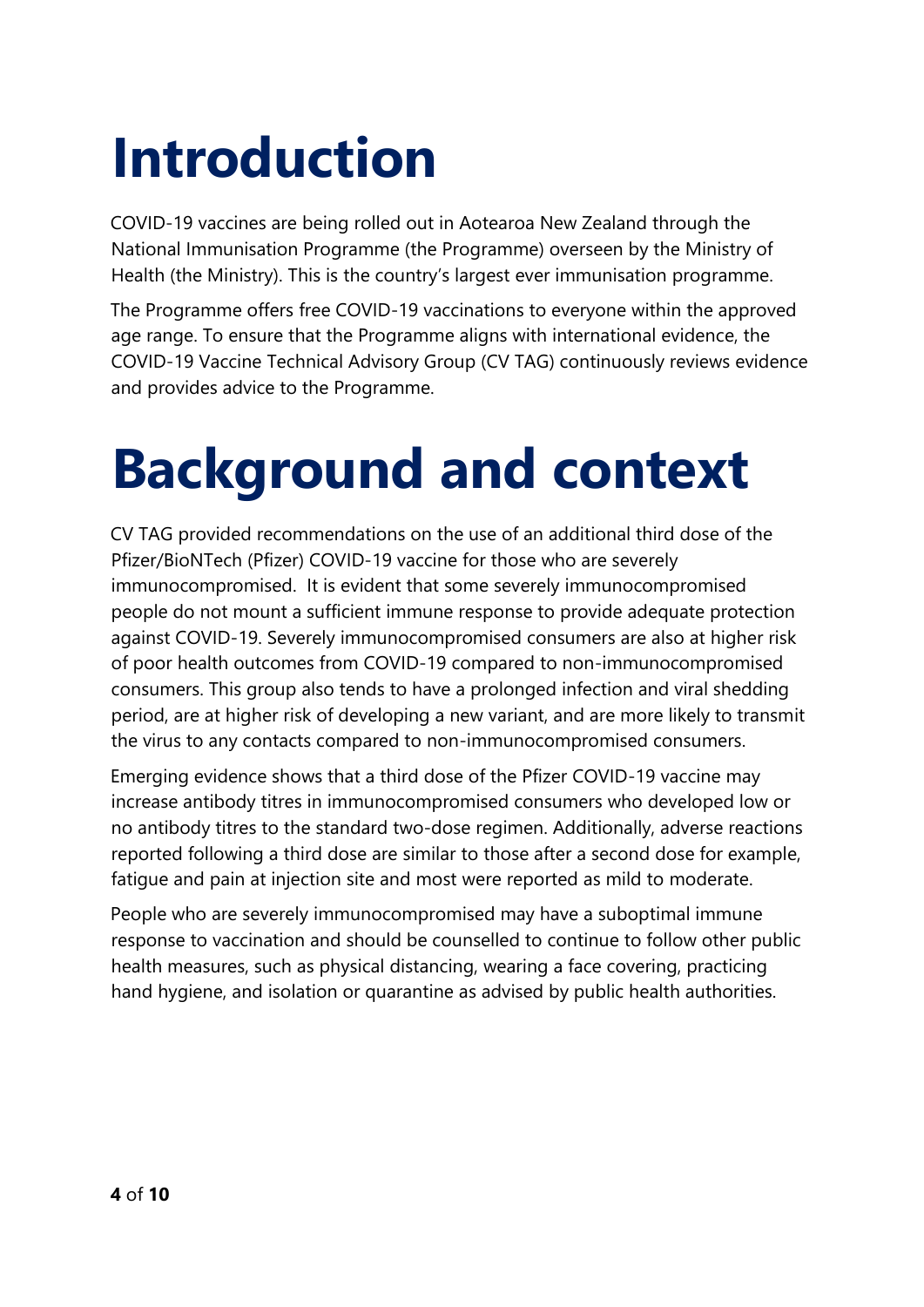#### <span id="page-4-0"></span>**Purpose**

To provide a policy statement on the administration of a third Pfizer COVID-19 vaccine for severely immunocompromised consumers.

The policy statement and objectives in this document align with the recommendation from the CV TAG. This policy statement should be used alongside the [Immunisation](https://www.health.govt.nz/our-work/immunisation-handbook-2020) [Handbook 2020](https://www.health.govt.nz/our-work/immunisation-handbook-2020) and the [COVID-19 Vaccine and Immunisation](https://www.health.govt.nz/our-work/diseases-and-conditions/covid-19-novel-coronavirus/covid-19-vaccines/covid-19-vaccine-information-health-professionals%23operate)  [Programme Operating](https://www.health.govt.nz/our-work/diseases-and-conditions/covid-19-novel-coronavirus/covid-19-vaccines/covid-19-vaccine-information-health-professionals%23operate) [Guidelines.](https://www.health.govt.nz/our-work/diseases-and-conditions/covid-19-novel-coronavirus/covid-19-vaccines/covid-19-vaccine-information-health-professionals%23operate) 

## <span id="page-4-1"></span>**Equity**

In Aotearoa New Zealand, people have differences in health outcomes that are not only avoidable but unfair and unjust. Equity recognises that different people with various levels of advantage require different approaches and resources to get equitable health outcomes.

Overall, Māori and Pacific peoples are impacted more by communicable diseases as well as the social and economic consequences of serious illness. The differential impact is expected to continue or increase as these communities have lower vaccination rates, higher rates of underlying health conditions and disabilities, and high-contact living conditions.

Whānau-based approaches will provide an opportunity to improve delivery and uptake of the COVID-19 vaccine among Māori and Pacific peoples as well as uptake of the wider National Immunisation Schedule.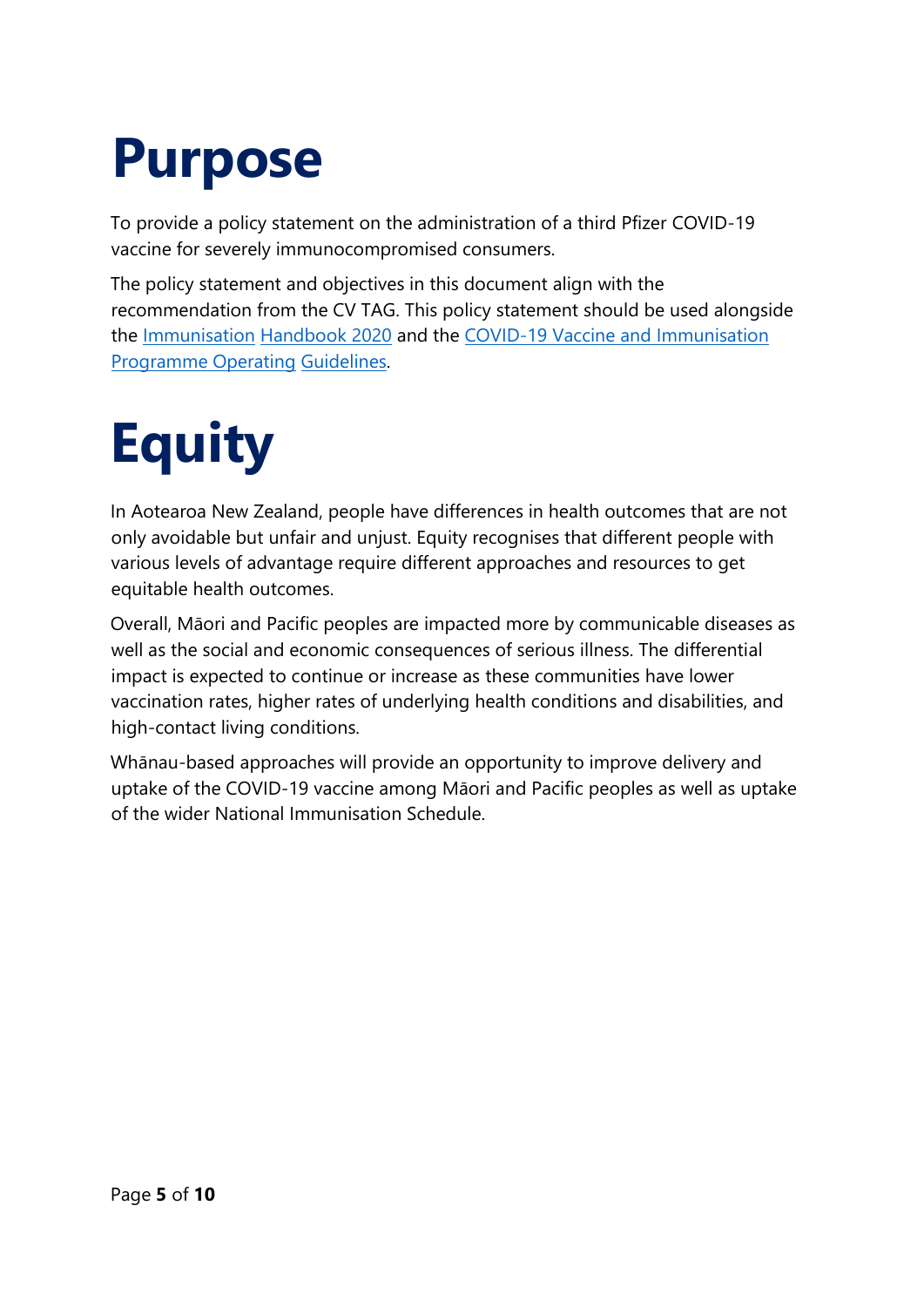## <span id="page-5-0"></span>**Policy Statement**

The Ministry of Heath recommends that consumers with severe immunocompromise are offered a third primary dose of the Pfizer COVID-19 vaccine.

A third primary dose is part of a primary course and is distinguished from a booster dose. More information on booster doses is available in the COVID-19 [Booster](https://www.health.govt.nz/covid-19-novel-coronavirus/covid-19-vaccines/covid-19-vaccine-information-health-professionals/covid-19-vaccine-policy-statements-and-clinical-guidance#booster)  [Vaccination Policy Statement.](https://www.health.govt.nz/covid-19-novel-coronavirus/covid-19-vaccines/covid-19-vaccine-information-health-professionals/covid-19-vaccine-policy-statements-and-clinical-guidance#booster)

**Note 1:** This policy statement is specific to the **Pfizer** COVID-19 vaccine, this is the preferred vaccine in Aotearoa New Zealand for the third primary dose. AstraZeneca can be used for the third primary dose if a significant adverse reaction has occurred after a previous mRNA vaccine dose which contraindicates further doses of mRNA vaccine (eg, anaphylaxis, myocarditis). Advice is available from the Immunisation Advisory Centre (IMAC) for clinicians considering this for their consumers.

**Note 2:** The third primary dose must be prescribed by a an authorised prescriber, in accordance with [Section 25 of The Medicines Act 1981,](https://www.legislation.govt.nz/act/public/1981/0118/latest/DLM55417.html) as it is considered off label use, and written informed consent must be obtained prior to administration.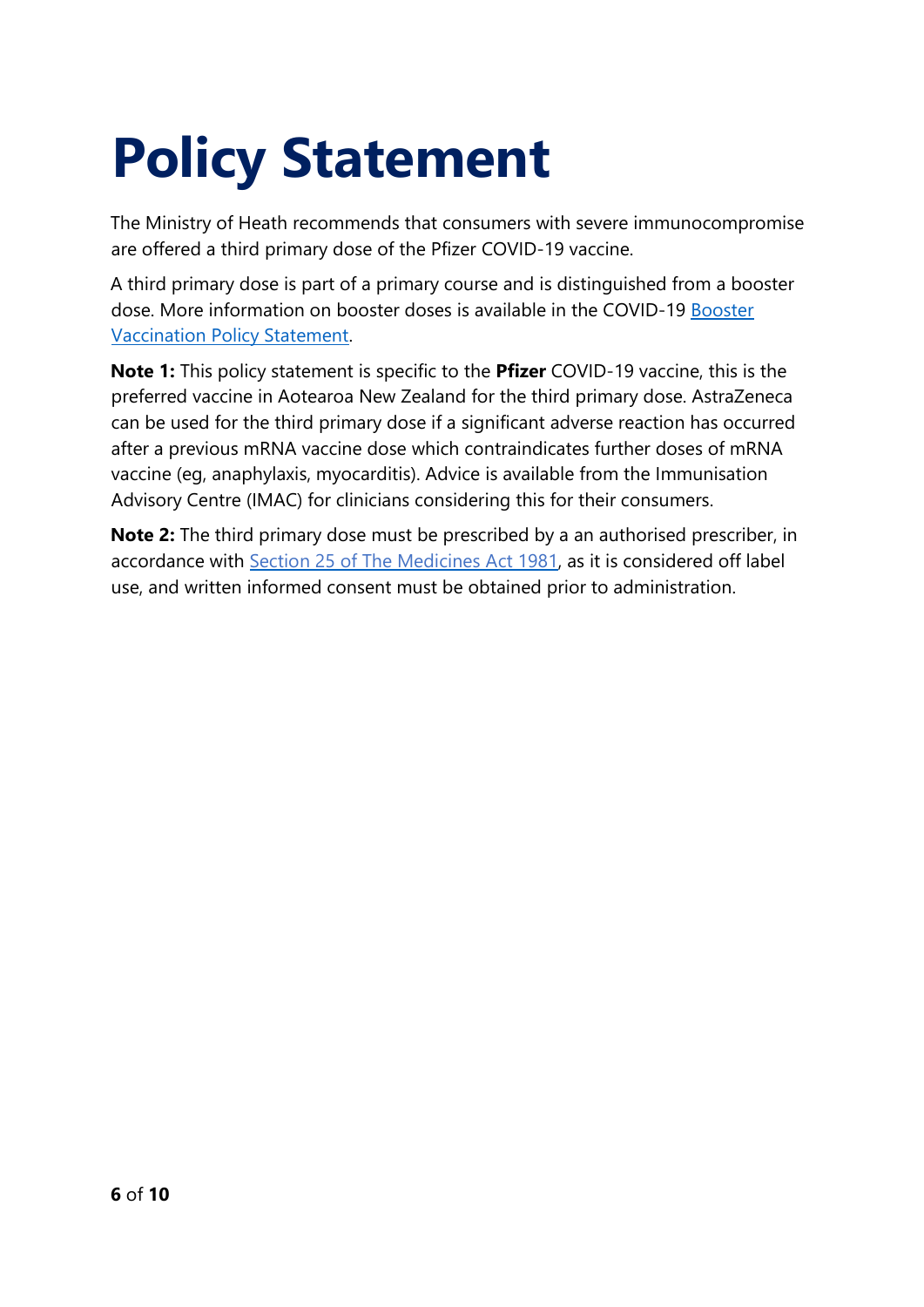# <span id="page-6-0"></span>**Eligibility Criteria**

It is recommended that individuals aged 5 years and over who are severely immunocompromised are offered a third primary dose of the Pfizer COVID-19 vaccine.

Severely immunocompromised tamariki aged 5 to 11 years should be offered a third primary dose of the paediatric formulation of the Pfizer COVID-19 vaccine and individuals aged 12 years and over should be offered the adult formulation of the Pfizer COVID-19 vaccine. Clinicians caring for tamariki who turn 12 years old after their second dose should seek advice from IMAC or refer to the [Immunisation](https://www.health.govt.nz/our-work/immunisation-handbook-2020/5-coronavirus-disease-covid-19)  [Handbook 2020.](https://www.health.govt.nz/our-work/immunisation-handbook-2020/5-coronavirus-disease-covid-19)

The updated clinical guidance on individuals who should be offered a third primary dose of the Pfizer COVID-19 vaccine is available in the [Coronavirus Disease \(COVID-](https://www.health.govt.nz/our-work/immunisation-handbook-2020/5-coronavirus-disease-covid-19#23-5)[19\)](https://www.health.govt.nz/our-work/immunisation-handbook-2020/5-coronavirus-disease-covid-19#23-5) chapter of the [Immunisation Handbook 2020](https://www.health.govt.nz/our-work/immunisation-handbook-2020/5-coronavirus-disease-covid-19) and Appendix 1. Advice for clinicians on the guidance is available through IMAC.

Clinical judgement should be applied by the authorised prescriber to determine whether a third primary dose is required for conditions or medicines that are not listed and are associated with severe immunocompromise.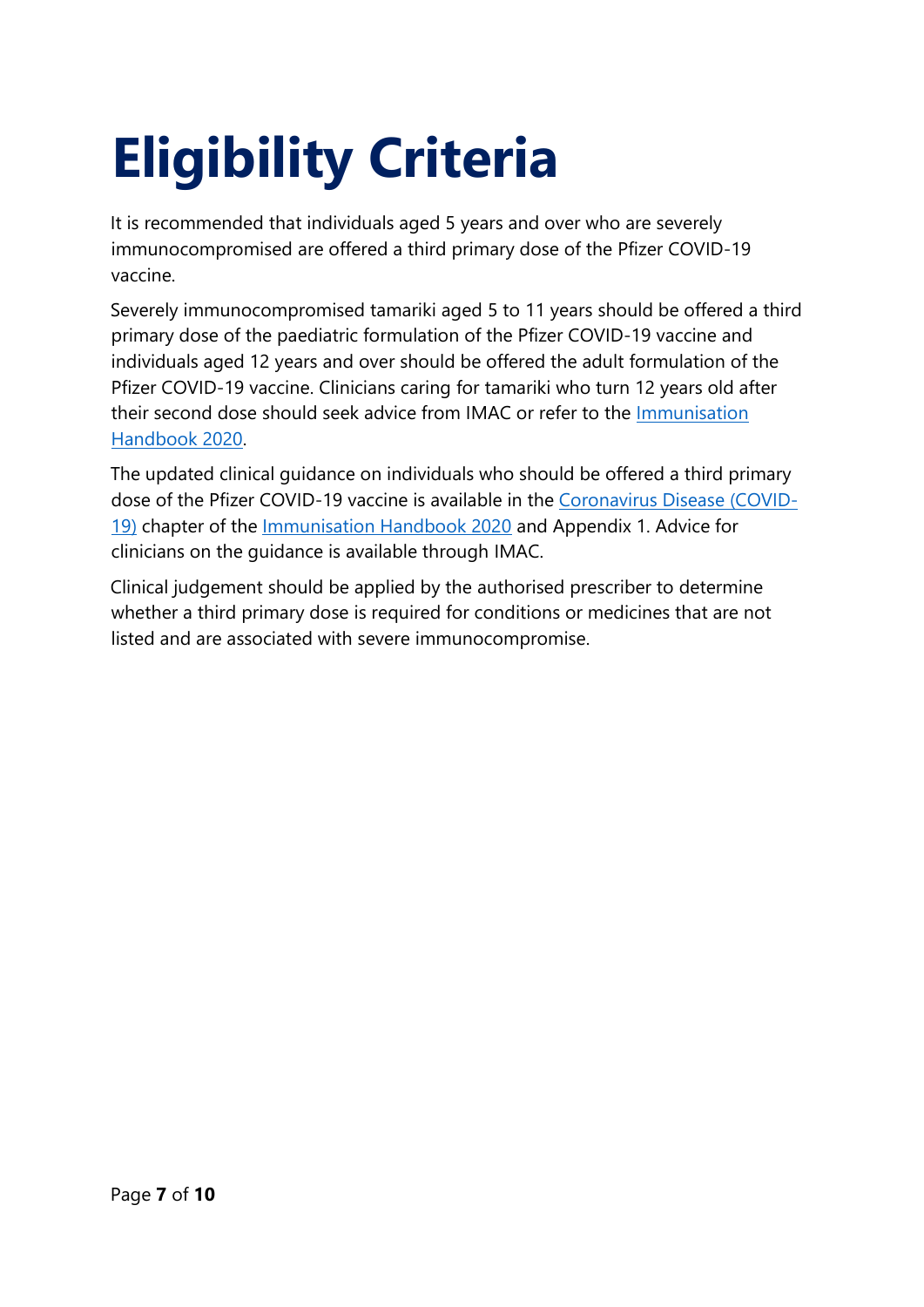## <span id="page-7-0"></span>**Appendix 1**

#### <span id="page-7-1"></span>**Guidance on individuals who should be offered a third primary dose of the Pfizer COVID-19 vaccine**

Guidance is available in the [Immunisation Handbook](https://www.health.govt.nz/publication/immunisation-handbook-2020) 2020.

Clinical judgement should be applied by the authorised prescriber to determine whether a third primary dose is required for conditions or medicines that are associated with severe immunocompromise but are not listed in the handbook. Conversely, clinicians may decide that individual patients with conditions or medicines listed in the handbook are at low risk of being severely immunocompromised and do not require a third primary vaccine dose.

**Note:** The list in the handbook is not exhaustive but provides guidance on scenarios where a consumer should receive a third primary dose. Drug dose, disease activity, and co-morbidity can affect the severity of immunocompromise. The list may expand or be modified as more evidence emerges. Advice for clinicians on the guidance is available through IMAC and this information will be updated in the handbook periodically.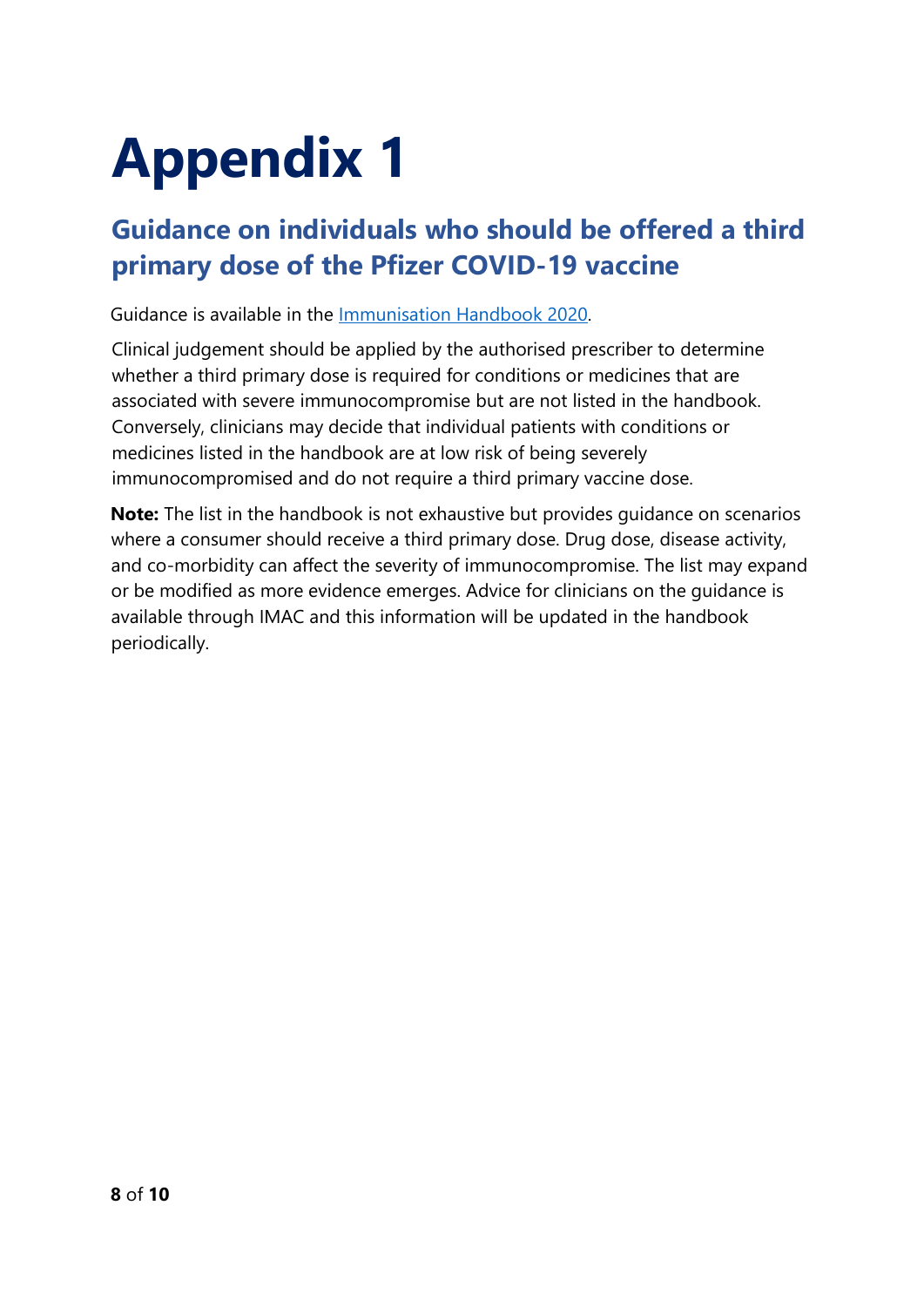#### <span id="page-8-0"></span>**References**

- Brosh-Nissimov, T., et al., BNT162b2 vaccine breakthrough: clinical characteristics of 152 fully vaccinated hospitalized COVID-19 patients in Israel. Clinical Microbiology and Infection, 2021.
- Centers for Disease Control and Prevention (CDC). COVID-19 Vaccines for
- Centers for Disease Control and Prevention (CDC). People with Certain Medical Conditions. 2021; Available from: [https://www.cdc.gov/coronavirus/2019ncov/need-extra-precautions/people](https://www.cdc.gov/coronavirus/2019ncov/need-extra-precautions/people-with-medical-conditions.html)[with-medical-conditions.html.](https://www.cdc.gov/coronavirus/2019ncov/need-extra-precautions/people-with-medical-conditions.html)
- Centers for Disease Control and Prevention (CDC). Science Brief: COVID-19 Vaccines and Vaccination. July 27, 2021; Available from: [https://www.cdc.gov/coronavirus/2019-ncov/science/science](https://www.cdc.gov/coronavirus/2019-ncov/science/science-briefs/fullyvaccinated-people.html)[briefs/fullyvaccinated-people.html.](https://www.cdc.gov/coronavirus/2019-ncov/science/science-briefs/fullyvaccinated-people.html)
- JCVI. Independent report: Joint Committee on Vaccination and Immunisation (JCVI) advice on third primary dose vaccination. Independent report 2021 01 September [cited 2021 12 September]; Available from: [https://www.gov.uk/government/publications/third-primary-covid-19](https://www.gov.uk/government/publications/third-primary-covid-19-vaccinedose-for-people-who-are-immunosuppressed-jcvi-advice/joint-committee-onvaccination-and-immunisation-jcvi-advice-on-third-primary-dosevaccination#advice) [vaccinedose-for-people-who-are-immunosuppressed-jcvi-advice/joint](https://www.gov.uk/government/publications/third-primary-covid-19-vaccinedose-for-people-who-are-immunosuppressed-jcvi-advice/joint-committee-onvaccination-and-immunisation-jcvi-advice-on-third-primary-dosevaccination#advice)[committee-onvaccination-and-immunisation-jcvi-advice-on-third-primary](https://www.gov.uk/government/publications/third-primary-covid-19-vaccinedose-for-people-who-are-immunosuppressed-jcvi-advice/joint-committee-onvaccination-and-immunisation-jcvi-advice-on-third-primary-dosevaccination#advice)[dosevaccination#advice.](https://www.gov.uk/government/publications/third-primary-covid-19-vaccinedose-for-people-who-are-immunosuppressed-jcvi-advice/joint-committee-onvaccination-and-immunisation-jcvi-advice-on-third-primary-dosevaccination#advice)
- JCVI. Updated JCVI guidance for vaccinating immunosuppressed individuals with a third primary dose. 2021 02 September 2021 [cited 2021 12 September]; Available from: [https://www.england.nhs.uk/coronavirus/wpcontent/uploads/sites/52/2021/0](https://www.england.nhs.uk/coronavirus/wpcontent/uploads/sites/52/2021/09/C1399-Updated-JCVI-guidance-forvaccinating-immunosuppressed-individuals-with-third-primary-dose.pdf) [9/C1399-Updated-JCVI-guidance-forvaccinating-immunosuppressed](https://www.england.nhs.uk/coronavirus/wpcontent/uploads/sites/52/2021/09/C1399-Updated-JCVI-guidance-forvaccinating-immunosuppressed-individuals-with-third-primary-dose.pdf)[individuals-with-third-primary-dose.pdf.](https://www.england.nhs.uk/coronavirus/wpcontent/uploads/sites/52/2021/09/C1399-Updated-JCVI-guidance-forvaccinating-immunosuppressed-individuals-with-third-primary-dose.pdf)
- Kamar, N., et al., Three Doses of an mRNA Covid-19 Vaccine in Solid-Organ Transplant Recipients. The New England journal of medicine, 2021. 385(7): p. 661-662.
- Longlune, N., et al., High immunogenicity of a messenger RNA-based vaccine against SARS-CoV-2 in chronic dialysis patients. Nephrology Dialysis Transplantation, 2021.
- Ministry of Health. 2020. Immunisation Handbook. Wellington: Ministry of Health. Available from: [https://www.health.govt.nz/publication/immunisation](https://www.health.govt.nz/publication/immunisation-handbook-2020)[handbook-2020](https://www.health.govt.nz/publication/immunisation-handbook-2020)